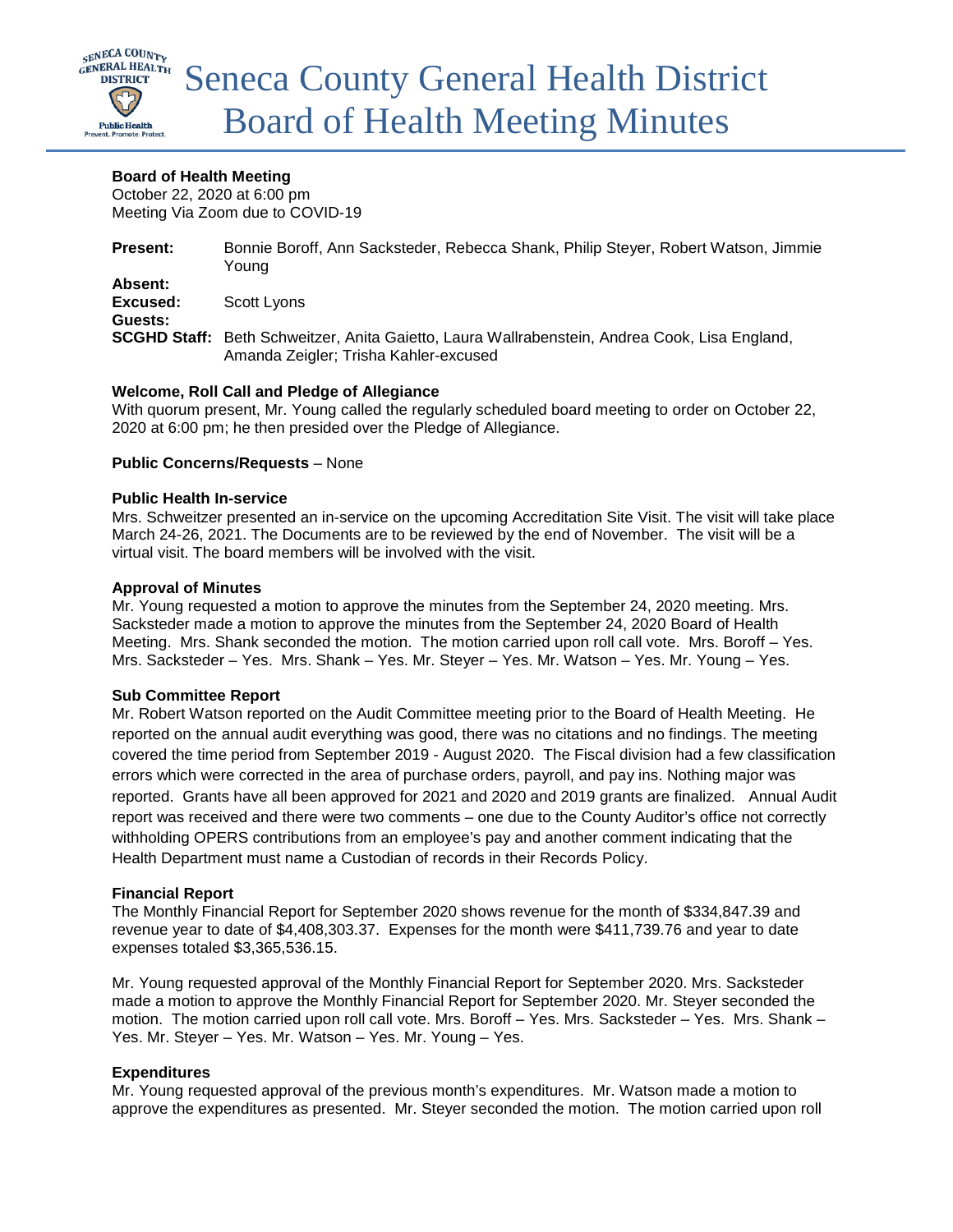call vote. Mrs. Boroff – Yes. Mrs. Sacksteder – Yes. Mrs. Shank – Yes. Mr. Steyer – Yes. Mr. Watson – Yes. Mr. Young – Yes.

### **Out of County Meetings/Travel**

Mr. Young requested a motion to approve Out of County Meetings and Travel requests provided in board packets. Mrs. Shank made a motion to approve the Out of County Meetings and Travel. Mrs. Sacksteder seconded the motion. The motion carried upon roll call vote. Mrs. Boroff – Yes. Mrs. Sacksteder – Yes. Mrs. Shank – Yes. Mr. Steyer – Yes. Mr. Watson – Yes. Mr. Young – Yes.

#### **Advances/Repayments/Transfers**

Mr. Young requested a motion to approve Advances, Repayments, and Transfer List provided in board packets. Mrs. Boroff made a motion to approve the Advances, Transfer List and Appropriations Transfer. Mrs. Sacksteder seconded the motion. The motion carried upon roll call vote. Mrs. Boroff – Yes. Mrs. Sacksteder – Yes. Mrs. Shank – Yes. Mr. Steyer – Yes. Mr. Watson – Yes. Mr. Young – Yes.

#### **Supplements** – None

#### **Contracts**

Mr. Young requested a motion to approve contracts:

- a. Bowling Green State University, for the Distance Internship Program in Nutrition and Dietetics, 09/24/2020-09/23/2021, no money
- b. Crawford County Public Health, collaborate and provide services to families to prevent sleep related infant deaths, 10/01/20-09/30/2021, no money
- c. Union County Health Department, Indoor Radon Grant Services, 10/01/2020-09/30/2021, not to exceed \$3,000.00 (payee)
- d. AMETEK Brookfield, extended warranty for the Jerome meter, 10/01/2020-09/30/2021, not exceed \$1238.00 (payer)
- e. A&D Excavating, LLC, for home sewage treatment systems installation (Bogner property**),**  10/19/2020-12/17/2020, not to exceed \$15,174.00 (payer)
- f. A&D Excavating, LLC, for home sewage treatment systems installation (Snyder property**),**  10/19/2020-12/17/2020, not to exceed \$17,924.00 (payer)
- g. A&D Excavating, LLC, for home sewage treatment systems installation (Parkins property**),**  10/19/2020-12/17/2020, not to exceed \$12,424.00 (payer)
- h. A&D Excavating, LLC, for home sewage treatment systems installation (Hoch property**),**  10/19/2020-12/17/2020, not to exceed \$10,424.00 (payer)

Mr. Steyer made a motion to approve the contracts. Mr. Watson seconded the motion.

The motion carried upon roll call vote Mrs. Boroff – Yes. Mrs. Sacksteder – Yes. Mrs. Shank – Yes. Mr. Steyer – Yes. Mr. Watson – Yes. Mr. Young – Yes.

#### **Resolutions**

Mr. Young requested a motion to approve resolutions:

a. 2020.14 - Cell Phone Stipend Rates

Mrs. Sacksteder made a motion to approve the resolution. Mrs. Boroff seconded the motion. The motion carried upon roll call vote. Mrs. Boroff – Yes. Mrs. Sacksteder – Yes. Mrs. Shank – Yes. Mr. Steyer – Yes. Mr. Watson – Yes. Mr. Young – Yes.

b. 2020.15 – Holiday Event

Mr. Steyer made a motion to approve the resolution. Sacksteder seconded the motion. The motion carried upon roll call vote. Mrs. Boroff – Yes. Mrs. Sacksteder – Yes. Mrs. Shank – Yes. Mr. Steyer – Yes. Mr. Watson – Yes. Mr. Young – Yes.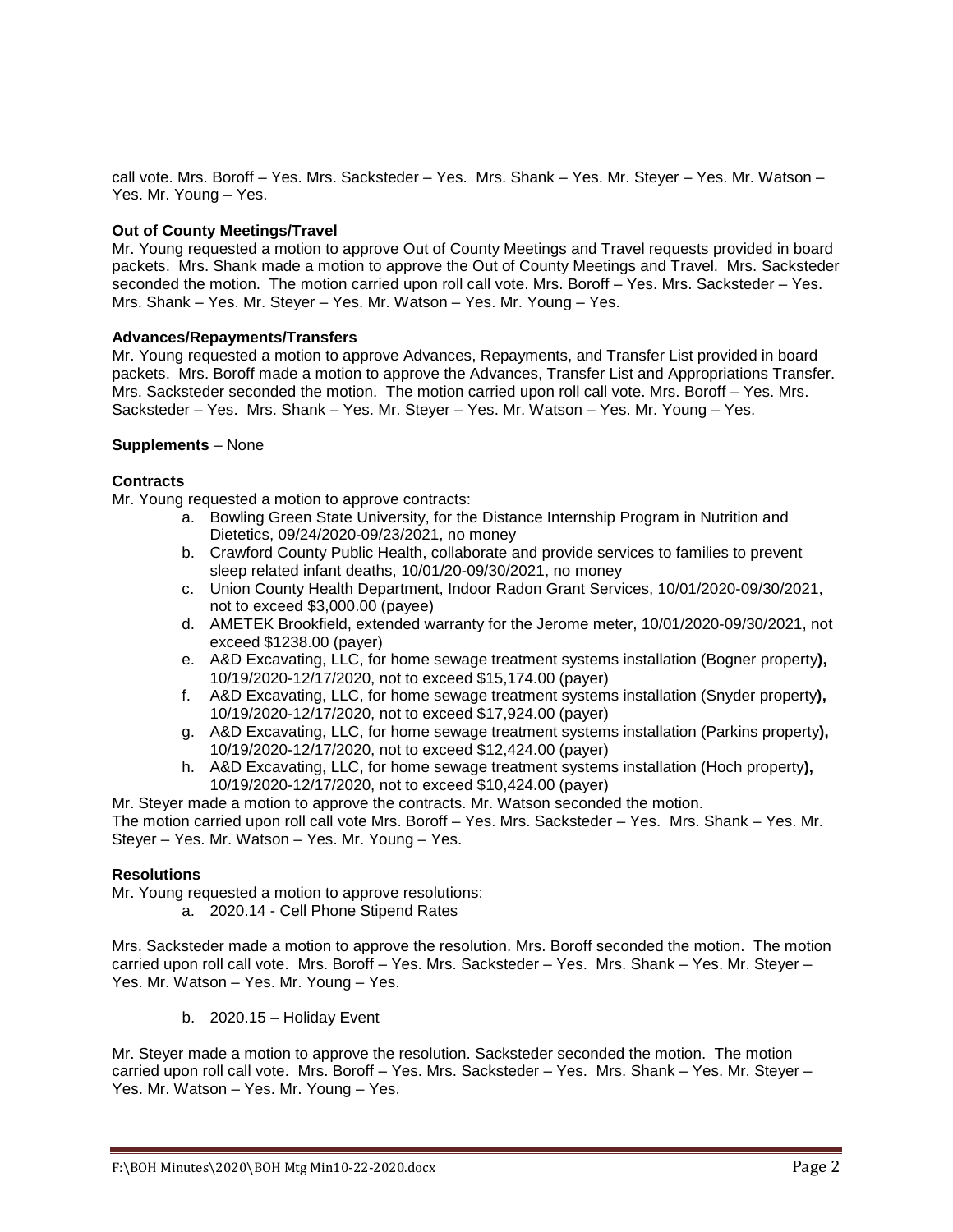Mrs. Schweitzer added that due to COVID-19 the Holiday Event would be different this year we will not meet as a group, but we will recognize service awards.

### **Division Reports**

### **WIC**

Mr. Young turned the floor over to Mrs. Beth Schweitzer who presented the report for Director of the WIC Division, Trisha Kahler, RD LD. Mrs. Kahler's report was included in board member's packet:

**Service:** All farmers' market coupons have been distributed and calls are being made to participants to remind them to use by the end of this month.

The current waivers to provide safety during COVID-19 pandemic have been extended through February. Telephone appointments will continue until this time.

There is a new process for certifying participants. The participant will no longer be required to complete any paperwork, even after returning to in-person appointments. The application questions are asked by clerical staff and there are new assessment screening forms the health professional completes and fills out during their counseling sessions.

**Quality:** The second month of referrals from the Medicaid system has been completed. Thus far, we have added two new families to the WIC program, who were not participating previously, from these referrals.

The addition of yogurt to the WIC food package has been delayed. Yogurt was to be an option beginning this month, but is delayed due to computer system programming.

**Fiscal:** The budget revision to address special conditions for the new fiscal year 2021 has been submitted.

## **Nursing**

Mr. Young turned the floor over to the Director of Nursing, Andrea Cook, BSN RN. Ms. Cook reviewed her report included in board member's packet:

# **People:**

- We are advertising for two temporary Contact Tracers. Phone interviews were set up and cancelled as the two applicants were hired elsewhere.
- We do have a new RN, Mary Traxler, hire date was 9/28/2020

# **Quality:**

• Always striving to provide exceptional service.

## **Service:**

- COVID19
	- o As of 10/22/2020 there are 636 COVID cases in Seneca County and currently 96 are active cases. 278 males, 358 females, 8 people currently hospitalized and 19 deaths.
	- o **September** stats show 140 people were contact traced, a total of 609 since March and 138 new COVID-19 cases.
- We did Flu drive thru clinics, one at the Seneca County Fairgrounds 10-13-2020 1-6 pm and provided 168 flu vaccinations and one at the Fostoria Fire station 10-21-2020, 1-6 pm and provided 45 flu vaccinations.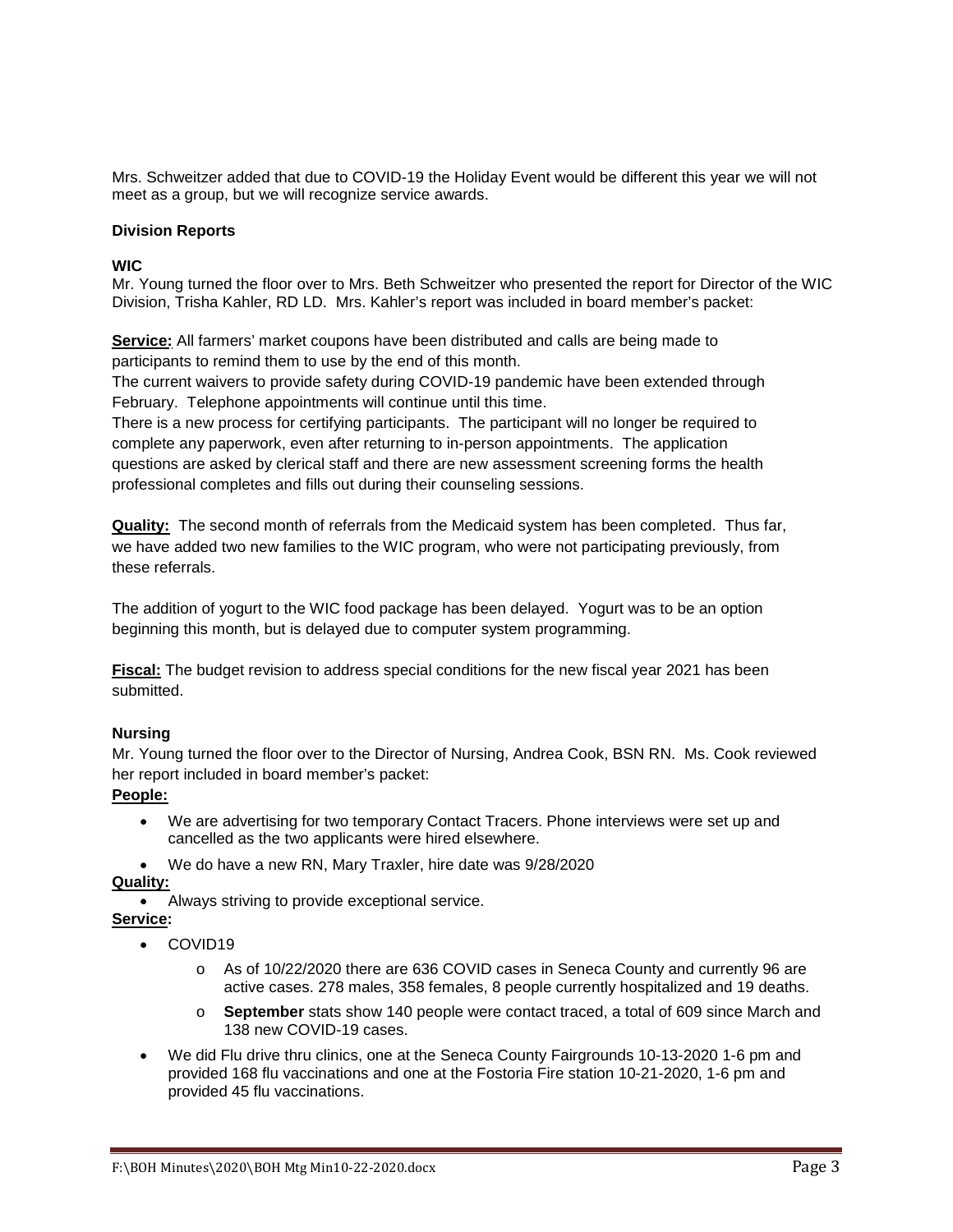Mr. Young asked if we have any more of the high dose flu vaccine. Ms. Cook stated that we are currently out of the high dose, even with ordering more than last year. They recommend that those people get the regular dose. When she tried to reorder, the manufacturer would not allow her to order more at this time. Ms. Cook also recommends that people get their flu shot by the end of October.

Mr. Steyer asked if there were any cases of COVID-19 traced back to the fairs in our county. Ms. Cook said that she did not know of any.

Mrs. Sacksteder asks if there are any recommendations for Halloween, Thanksgiving, and Christmas. Ms. Cook said that it was discussed at the ICS meeting on Wednesday, and that Beth would have more recommendations to follow.

Mrs. Sacksteder also asked if they could update the newspaper with the current COVID information. They have 14 deaths listed in the paper when the stats show 19.

#### **Environmental Health**

Mr. Young turned the floor over to the Director of Environmental Health, Laura Wallrabenstein, MA RS. Mrs. Wallrabenstein reviewed her report included in board member's packet:

| <b>FOOD SERVICE CATEGORY</b>         | 2019     | 2020     | 2021     |
|--------------------------------------|----------|----------|----------|
| Commercial Risk 1 < 24,999 sq. ft.   | \$136.30 | \$128.64 | \$129.26 |
| Commercial Risk 1I <24,999 sq. ft.   | \$153.74 | \$145.29 | \$145.45 |
| Commercial Risk 1II <24,999 sq. ft.  | \$295.35 | \$280.47 | \$276.91 |
| Commercial Risk 1V <24,999 sq. ft.   | \$374.88 | \$356.38 | \$350.74 |
|                                      |          |          |          |
| Commercial Risk I > 25,000 sq. ft.   | \$197.69 | \$187.24 | \$186.25 |
| Commercial Risk II > 25,000 sq. ft.  | \$208.15 | \$197.23 | \$195.96 |
| Commercial Risk III > 25,000 sq. ft. | \$741.82 | \$706.64 | \$691.38 |
| Commercial Risk IV $>25,000$ sq. ft. | \$786.46 | \$749.26 | \$732.82 |
|                                      |          |          |          |
| <b>Mobile</b>                        | \$221.74 | \$238.78 | \$222.69 |
| <b>Vending</b>                       | \$11.22  | \$11.43  | \$11.69  |
| <b>Temporary</b>                     | \$63.50  | \$65.00  | \$65.00  |

Second reading of 2021 proposed food fees:

**Late Fee: 25% of Local Fee.**

**Plan Review Fees: Class 1 or 2 = \$250.00 (INCREASE OF \$50)**

**Class 3 or 4 = \$300.00 (INCREASE of \$50) Level 2 Proctor = \$40.00**

**FEE: One opening inspection is included with the plan review fee. All additional inspections related to plan reviews are \$50 per inspection.**

**(**Plan review fees were last increased in 2014**)**

The public hearing for the Food Service Fees was Thursday October 22, 2020; no one from the public was present.

### **General Update**:

**Quality:** We did revoke the installers registration for Mike Metzger (9550 W CR 10 New Riegel) effective Oct. 1, 2020 (he did not request a hearing).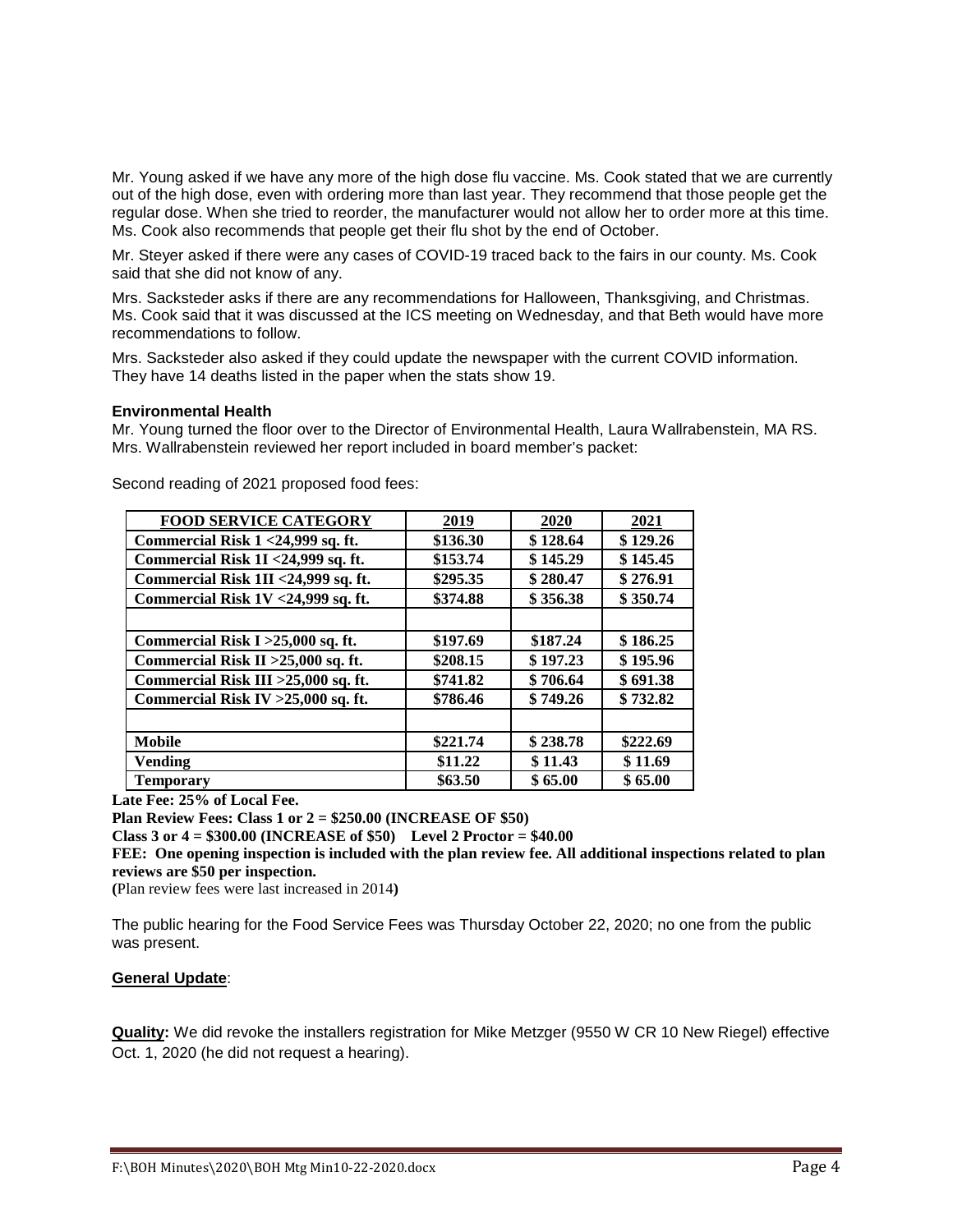Mr. Watson was concerned if there are enough installers for our area. Mrs. Wallrabenstein stated that there are plenty of installers and a list can be obtained from the Environmental Department. It is difficult to get installers for the grant program.

Mr. Young requested a motion to revoke the installer's registration Mr. Mike Metzger 9550 W CR 10 New Riegel 44853 effective Oct. 1, 2020. Mrs. Sacksteder made a motion to revoke the installer's registration Mr. Mike Metzger 9550 W CR 10 New Riegel 44853 effective Oct. 1, 2020. Mrs. Boroff seconded the motion. The motion carried upon roll call vote. Mrs. Boroff – Yes. Mrs. Sacksteder – Yes. Mrs. Shank – Yes. Mr. Steyer – Yes. Mr. Watson – Yes. Mr. Young – Yes.

## **Landfill update**

## **Summary of Odor Complaints from September 1st-September 30th**

From September 1<sup>st</sup>-September 30<sup>th</sup> there were 4 complaints made to the Sunny Farms Complaint Line. **Summary of Stationary Jerome Meter Results from September 1st- September 30th**  From September 1<sup>st</sup>-30<sup>th</sup> there were no readings on stationary meters that were over 15 ppb. **Summary of Jerome Meter Readings and Inspections conducted by SCGHD in September** From September 1<sup>st</sup>-30<sup>th</sup>, SIT, Austin Nainiger went out to the landfill 3 different days and conducted Jerome meter readings for H2S. Sampling occurred either at random locations, or at other times following the direction of wind. During this time period, 0 readings above 15 ppb were recorded.

SIT, Austin Nainiger conducted one comprehensive inspection during the month of September. No violations were discovered during the inspection. During a comprehensive inspection, the facility is inspected in all aspects, whereas a focused inspection is narrowed down to just one or two areas.

### **Summary of Tonnage for September**

Total tonnage for the month of September equaled 141,460.82 tons. No abnormal circumstances occurred for the month of September.

## **Summary of Online meeting with Sunny Farms Landfill and OEPA September 29th, 2020** On September 29th, Austin Nainiger and Matt Beckman, had a phone conference with Sunny Farms Landfill and OEPA. Here we discussed the proposed new haul road for phase 13, phase 9 and 10 alteration submittal for the final cap, phase 13 SWL progress and rain cover, as well as the placement of an additional 43 wells to be placed for the purpose of SEM.

Submitted By: Austin Nainiger, SIT

Mrs. Wallrabenstein also stated that Sunny Farms Landfill has also submitted payment and the application for the 2021 license which will be voted on at the December Board of Health Meeting

### **Health Commissioner**

Mr. Young turned the floor over to the Health Commissioner, Beth Schweitzer, MPH.

### **Service:**

Four All AOHC Member Calls Two NW District Calls One AOHC Board meetings with ODH Leadership Four calls for all health commissioners with Governor DeWine Four ODH Calls for health departments only Two Seneca County Emergency Partners meetings